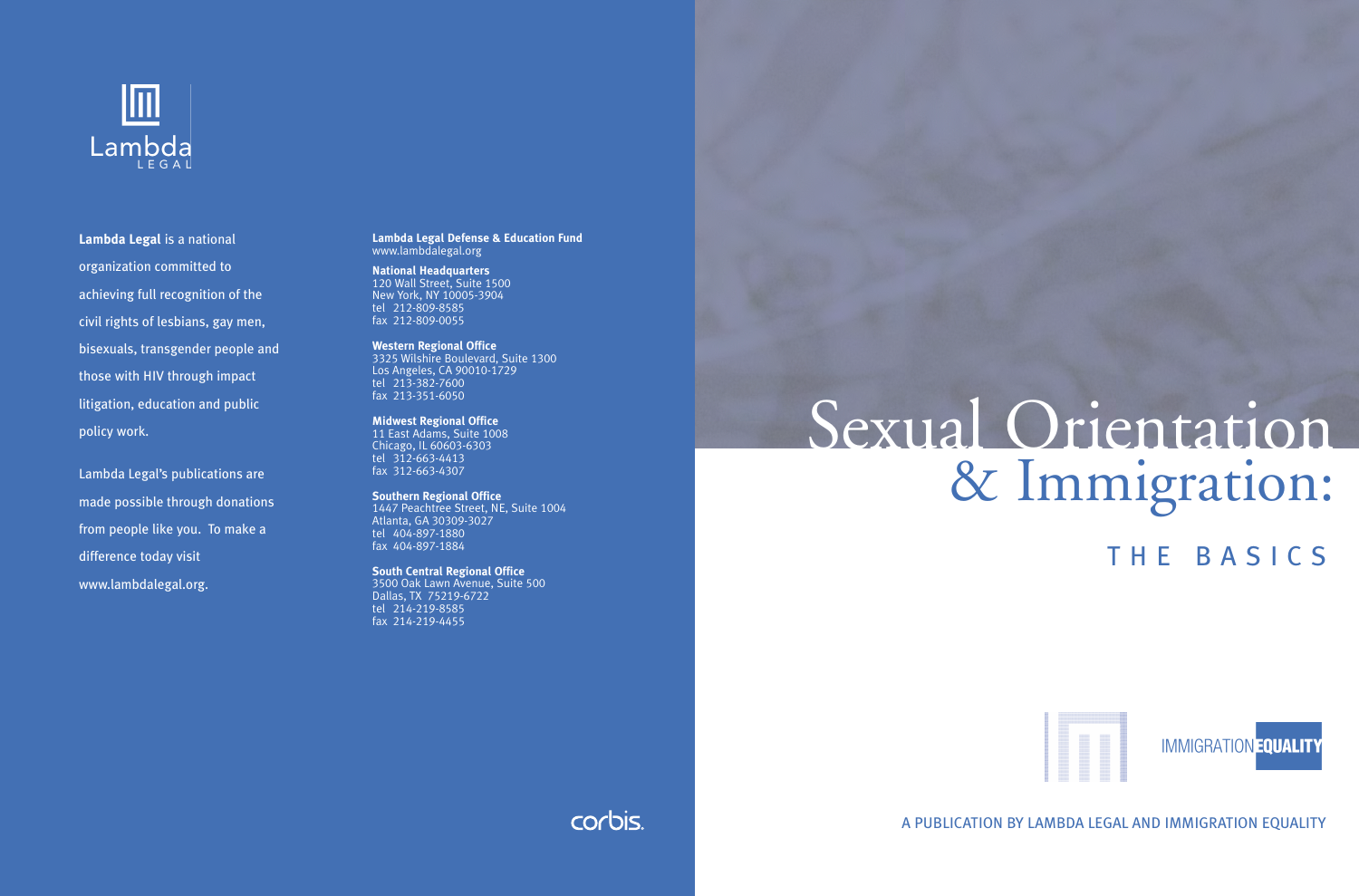## **ALTHOUGH LGBT PEOPLE** are discriminated

against in many ways, you can't legally be denied entry into the United States based on your sexual orientation. While immigration law doesn't recognize same-sex relationships (right now you can't sponsor or be sponsored by a same-sex partner for immigration), we're working to change that. If you are interested in immigrating to or visiting the United States, use this kit to learn about your basic options, then contact a good immigration attorney using the resources provided.

Photo courtesy of Corbis

Photo courtesy of Corbis

## **Sexual Orientation and Immigration**

You cannot legally be denied entry into the United States based on your sexual orientation.

Immigration officials are not legally permitted to ask about your sexual orientation.



If an official asks about your sexual orientation, you can politely tell him or her that sexual orientation is not a ground for exclusion from the U.S.

If you tell an immigration official that you are in a long-term relationship with an American, you could be denied entry into the U.S. Anytime you seek to enter the U.S. on a nonimmigrant visa, you must prove to the immi-

gration official that your intent is to remain in the U.S. temporarily. The immigration official begins with a presumption that you plan to stay here permanently, and you must prove to the official that this is not the case.

If questions regarding your sexual orientation were part of your interview, and you strongly believe that your sexual orientation alone was the ground for denial of a visa, contact a lawyer who specializes in immigration law.

## **HIV and Immigration**

U.S. immigration law prohibits people with HIV from entering the country, although some waivers of the HIV bar are available. For more information see "HIV & Immigration: The Basics." To obtain a free copy of this publication, contact Lambda Legal or Immigration Equality.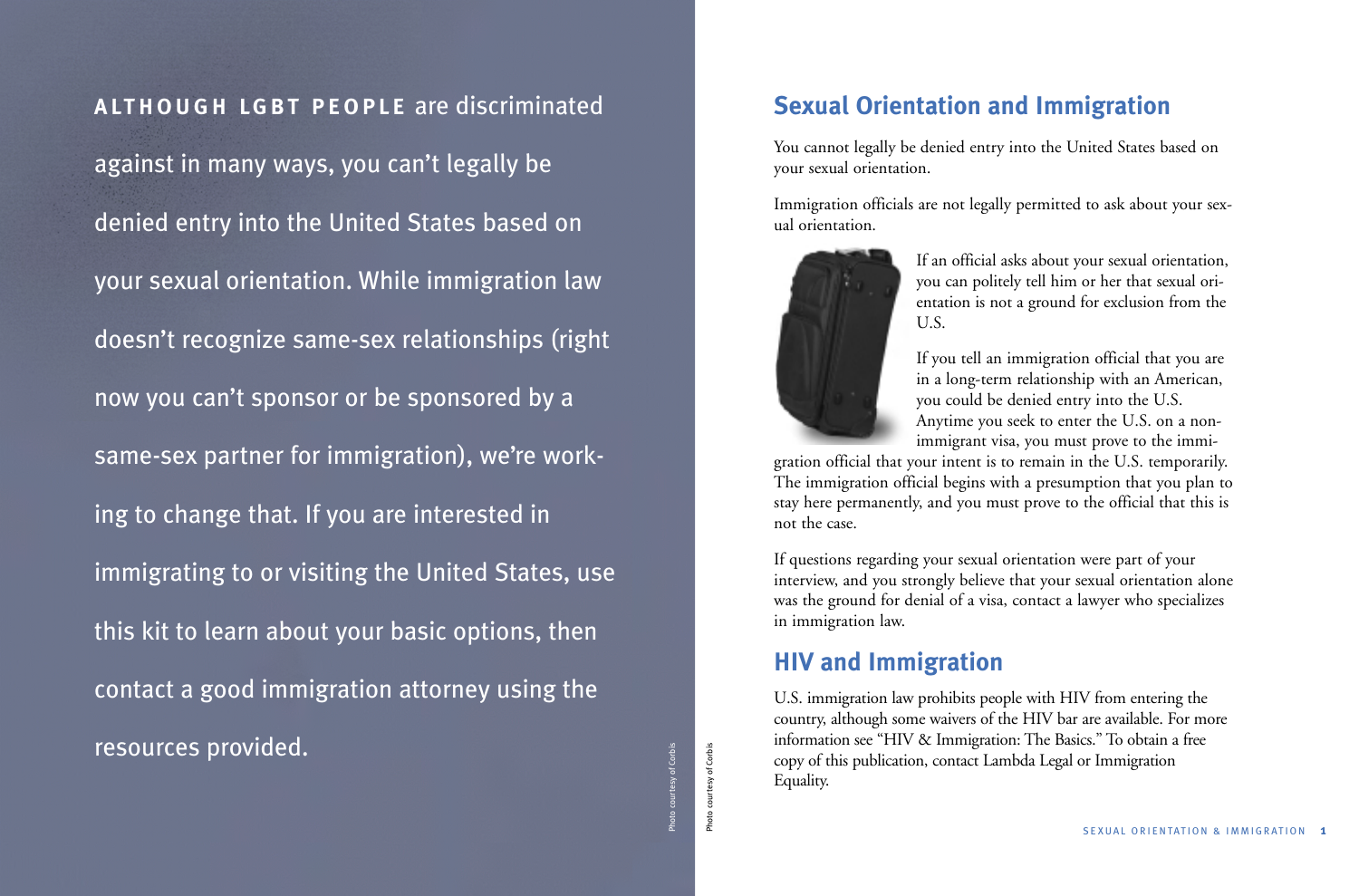## **Immigrant Visas**

To immigrate permanently to the United States, you must be sponsored by certain family members or an employer. You can also obtain legal permanent resident status through what is known as the green card lottery, in which you are selected in a random drawing for a visa. Asylees and refugees are also able to apply for legal permanent residence. Most categories of visas are available in limited numbers every year.

The rules that govern whether you can apply for a green card from within the U.S. ("adjustment of status") or whether you must apply from your home country ("consular processing") are very complicated. You should consult with an experienced immigration attorney before beginning the application process.

# **Family-Based Immigration**

Because same-sex relationships aren't recognized by the U.S. federal government, your same-sex partner cannot sponsor you for permanent resident status based on your relationship.

#### **VISA BASICS**

Gaining entry into the U.S. is a two-step process.

First you must apply for a visa, a stamp in your passport that allows you to board a plane or take other transportation to the U.S.

Second, a U.S. immigration official must admit you into the U.S. at an airport or at a border. A visa does not guarantee that you will be allowed to enter the U.S. — that permission is granted by U.S. immigration officials.

Citizens of certain countries (mostly in Western Europe) who want to visit the U.S. for a short period of time **and who can present a machine-readable passport** do not need a visa. These countries are known as visa-waiver countries. The U.S. began enforcing the machine-readable-passport requirement for citizens of visa-waiver countries on October 26, 2004. If you do not have a machine-readable passport, you will need a visa to enter the U.S., regardless of whether you are from a visa-waiver country.

For more information about whether your country is a visa-waiver country and what makes a passport machine readable, check with the U.S. consulate in your country or visit http://www.travel.state.gov/ visa/tempvisitors\_novisa\_waiver.html. Your country's passport-issuing agency may be able to help you determine if your existing passport is machine readable or tell you how to apply for a new passport if necessary.

There are two types of visas: immigrant and nonimmigrant:

- ❏ An immigrant visa, also known as a green card, allows you to stay in the U.S. permanently (subject to certain conditions).
- ❏ A nonimmigrant visa allows you to stay in the U.S. for a limited period of time and for a specific reason (for example to attend school or to be a tourist).

The State Department is the U.S. government agency responsible for administering the laws and regulations for people who apply for visas from outside the U.S.

The Department of Homeland Security is the U.S. government agency responsible for administering laws and regulations regarding non-U.S. citizens entering and remaining in the U.S.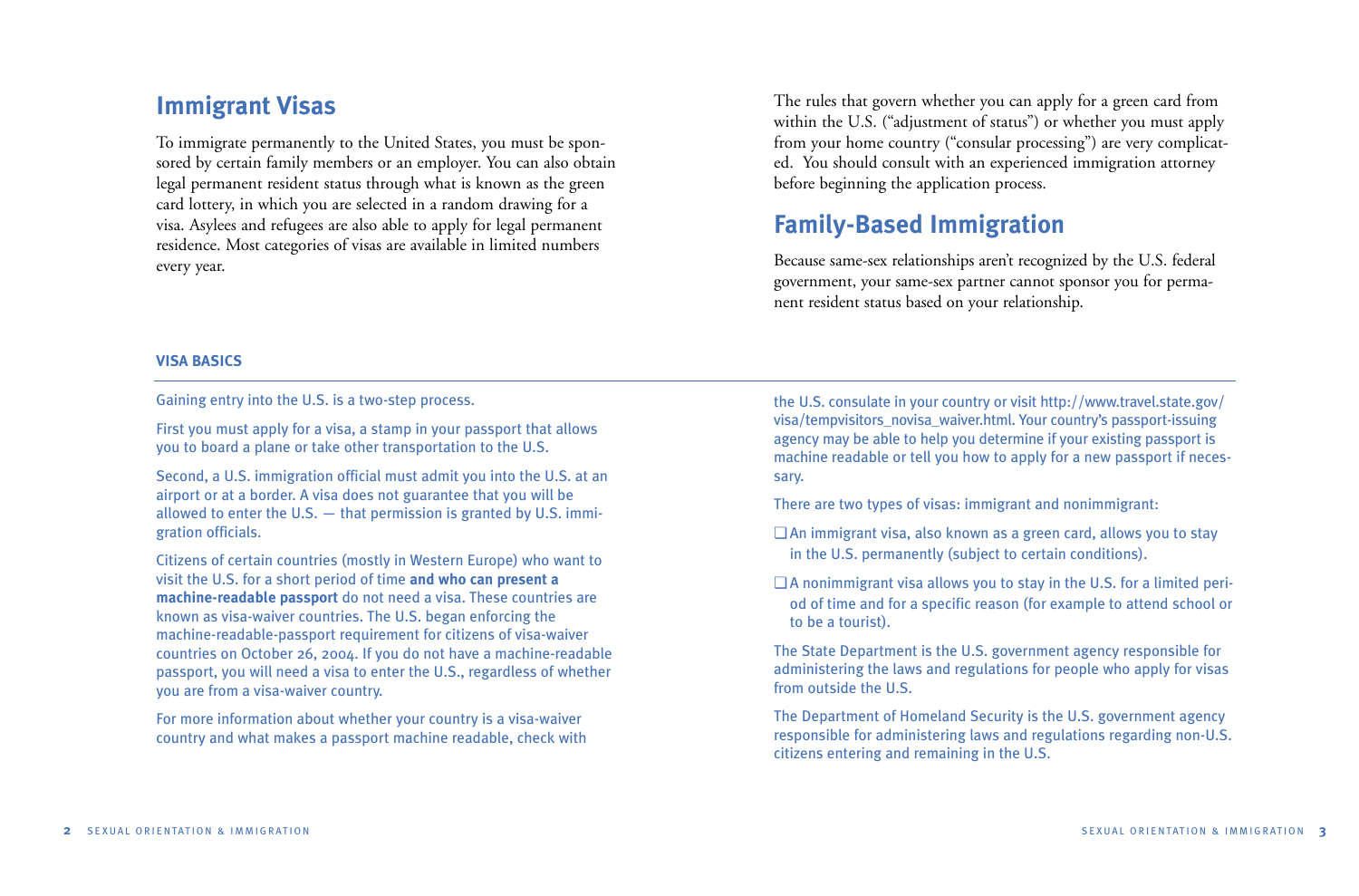Even if you marry your same-sex partner in a country that recognizes same-sex marriages (for example, certain provinces in Canada) or if you have a marriage or civil union that is recognized in a U.S. state, the U.S. government will not recognize your marriage for immigration purposes.

Family-based immigration is very complicated and is based on a "preference-category" system.

Generally, the application for family-based immigration is a two-step process. First, your relative submits a petition (an I-130) on your behalf that establishes a relationship with you. You are then assigned a "priority date," and depending on your preference category, you usually have to wait (sometimes for many years) before you can take the second step and apply for a green card.

An immediate relative of a U.S. citizen, defined as an opposite-sex spouse, a parent or an unmarried child (under the age of 21), can file for a green card at the same time he or she files the petition (I-130). Everyone else must wait for their priority date based on their preference category.

For a list of preference categories and priority dates visit http://travel.state.gov/visa/frvi\_bulletincurrent.html.

In addition to the immediate relatives listed above, a family member can petition for an immigrant visa on your behalf if you are the adult son or daughter (over the age of 21) of a U.S. citizen. The waiting period is longer if you are married. A U.S. citizen can also petition for his or her brother or sister, but the waiting period is very long.

A legal permanent resident can petition for an opposite-sex spouse, a minor child (under the age of 21) or an unmarried adult son or daughter (over the age of 21). A legal permanent resident cannot petition for a married adult son or daughter or for a brother or sister.

In addition to establishing a family relationship, applicants for legal permanent residence must prove that they are "not likely to become a public charge" (meaning they won't need government assistance) and must demonstrate that their sponsor can support them financially.

You will also need to have a routine medical examination. This exam includes a chest X-ray and a blood test that will reveal certain communicable diseases such as tuberculosis and HIV, which can be grounds for denial of your application.

If you have been in the U.S. without lawful status for more than six months and you leave, you will be barred from reentry for three years. If you have been in the U.S. without lawful status for more than one year and you leave, you will be barred from reentry for 10 years. So, even if you have an approved I-130 petition, it may not be possible for you to get your green card.

# **Employment-Based Immigration**

Employment-based immigration visas are divided into five "preferences." Some of the preferences are further divided by categories.

All categories of employment-based immigration require a U.S. employer to sponsor you, unless you are considered a person of "extraordinary ability," a "special immigrant" or an "investor."

Eligibility for all of the preferences is contingent upon an employer's ability to show that there are no U.S. workers available to fill the particular position. (The intent of this policy is to protect U.S. workers by ensuring that U.S. citizens have maximum access to the job market.)

To sponsor an individual for a green card, an employer needs to file an application for "labor certification" with the Department of Labor that demonstrates that there are no U.S. workers able, willing and qualified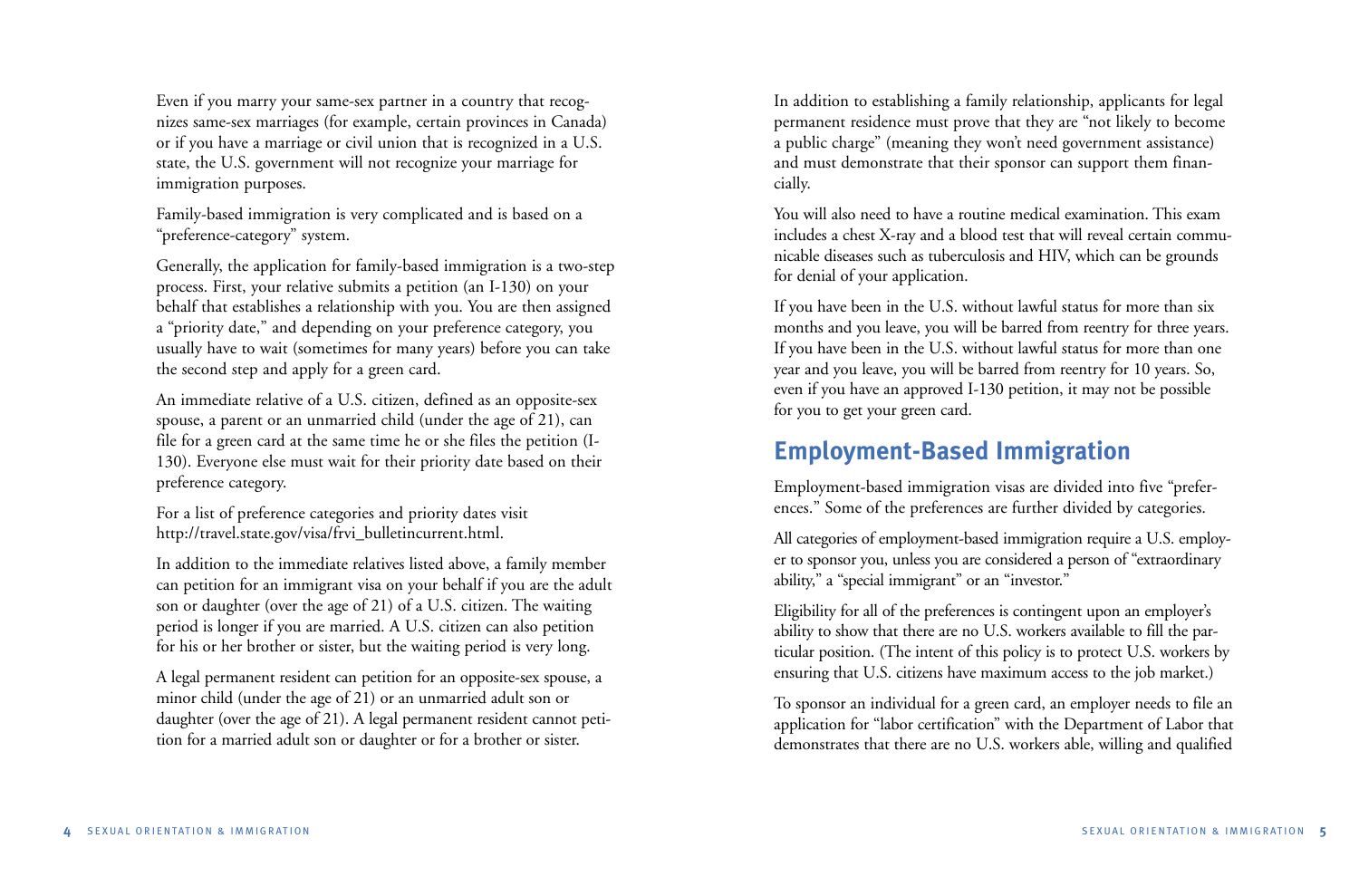to fill the position being offered.

The employer filing the petition must also be able to show that she or he has the financial ability to pay the offered wage and that the employee meets the minimum requirements to perform the job satisfactorily.

Once the labor certification is approved, it is submitted to the U.S. Citizenship and Immigration Services (USCIS).

After obtaining the approval from the USCIS, you must file an application to either "adjust" your status if you are already in the U.S. or to obtain an immigrant visa if you're abroad.

Once this application is approved, you will become a permanent resident of the U.S.

# **The Green Card Lottery**

The green card lottery allows 50,000 qualified entrants the chance to be selected randomly for a green card. To be eligible, you must come from a country that has sent fewer than 50,000 immigrants to the U.S. in the past five years.

You don't need to be present in the U.S. to apply for the green card lottery.

You must hold a high school diploma or its equivalent or you must have two years of work experience within the last five years in a job that requires at least two years of training and experience to perform.

Generally, people who are in the U.S. without lawful status will not be able to obtain legal permanent residence through the lottery.

Beginning with the 2005 lottery, the State Department is using a computerized system for entrants.

# **Same-Sex Couples and Immigration**

U.S. immigration law does not recognize same-sex relationships, and, as a result, same-sex spouses or partners are not eligible for immigration benefits. You will not be able to sponsor your same-sex partner for immigration.

If you are a U.S. citizen or permanent resident, your partner must qualify for permanent residence through another category on his or her own.

If a lesbian or gay immigrant enters into a marriage with a person of the opposite sex in order to remain in the U.S., he or she risks deportation and the possibility of being barred from returning to the

> U.S. In addition, the person he or she married may be fined and sent to jail for committing fraud.

> People who are contemplating such a marriage should also be aware that when a spouse submits a green card application for an immigrant spouse to whom he or she has been married for less than two years, the immigrant is only eligible for a "conditional green card." The couple must return to the USCIS two years after the conditional green card is

granted and demonstrate that the marriage is still viable.

Couples must prove to the USCIS that they live together, own property together and share their finances. The USCIS can call employers and visit the couple at home to investigate the validity of the marriage.

It's not fair that same-sex couples have far fewer rights than oppositesex couples. Same-sex couples can't legally marry in the U.S. (except in Massachusetts), and U.S. citizens can't sponsor their same-sex spouses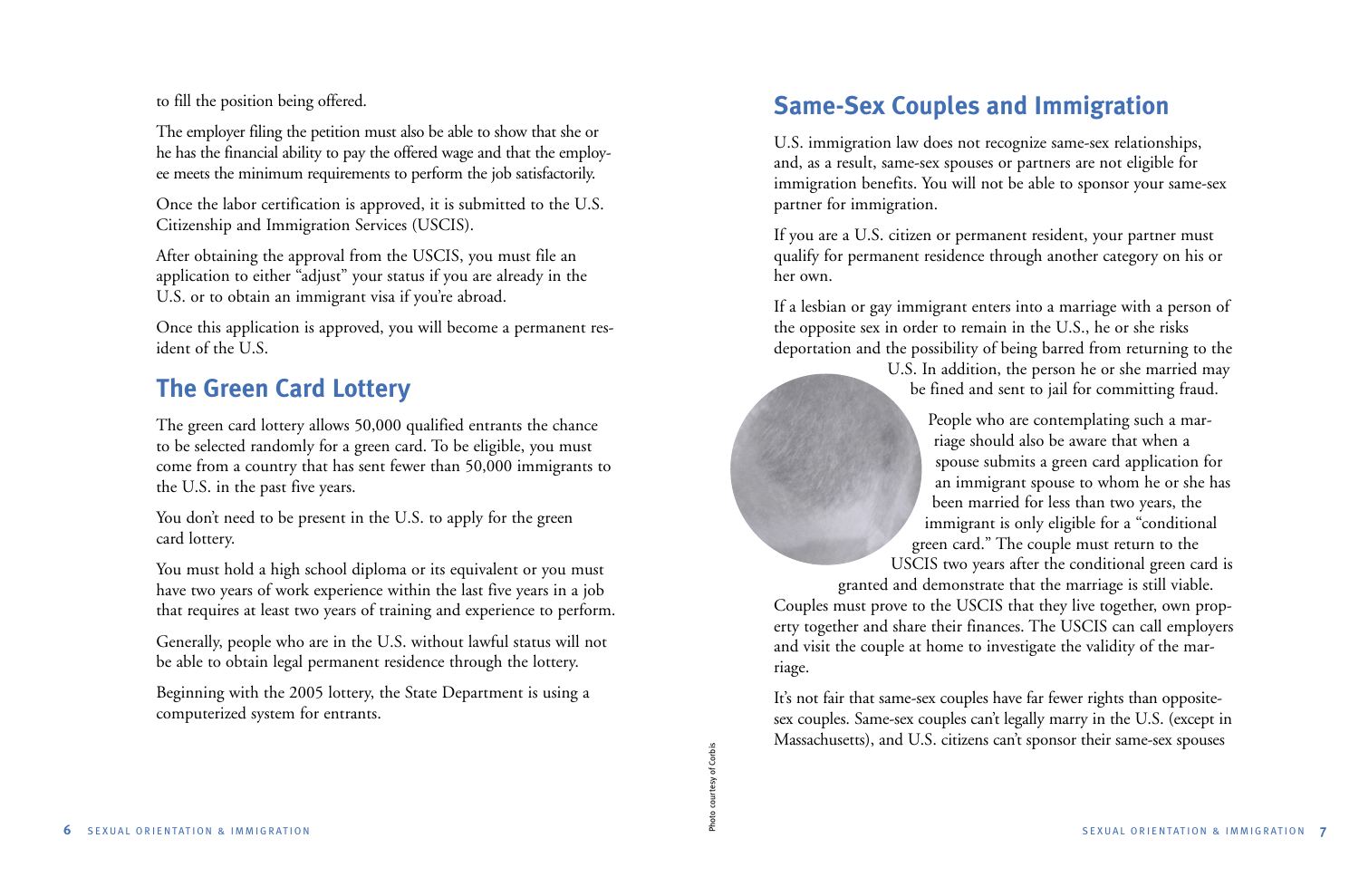or partners for immigration. Many people are working to change these laws.

The Permanent Partners Immigration Act, a bill before the U.S. Congress, would give same-sex partners the same immigration rights as opposite-sex married couples. If passed, U.S. citizens and lawful permanent residents could sponsor their partners for immigration. For more information, see www.immigrationequality.org/ppia.html.

# **Applying for Asylum**

If you fear persecution in your home country because of your sexual orientation, you may be eligible for asylum in the U.S.

To claim asylum, you must be physically present in the U.S. or at an airport or a border crossing. Many applicants who seek asylum at an airport or a border crossing are detained (kept in prison) while their application is pending.

You must prove that you are unable or unwilling to return to your home country due to past persecution or well-founded fears of future persecution based on your sexual orientation. You can claim asylum on more than one ground at the same time, for example, fear of persecution because you are gay and HIV-positive.

You must be prepared to show that in your home country gay people are targeted as a group and subject to persecution. Persecution is different from discrimination. To find out more about what is considered persecution, consult an immigration lawyer familiar with sexual orientation issues. (See the resource listing at the end of this publication.)

You must file an application for asylum within one year of your last

entry into the U.S. or show an extraordinary reason for missing the deadline. The application is considered filed the date it is received by the USCIS. People with valid nonimmigrant status (like students) can file more than one year after their last entry, as long as they file within "a reasonable period of time" after their status expires.

## **Undocumented Applicants**

If you are undocumented, you can still apply for asylum. However, information that you provide on the asylum application will be used as evidence to begin removal (formerly known as "deportation") proceedings or to establish that you can be removed if your application for asylum is denied.

If you are granted asylum, you can apply for legal permanent residence one year after your asylum approval. But there is currently a backlog of more than 10 years before these applications are granted.



Contact an immigration attorney with experience handling asylum cases to assist you.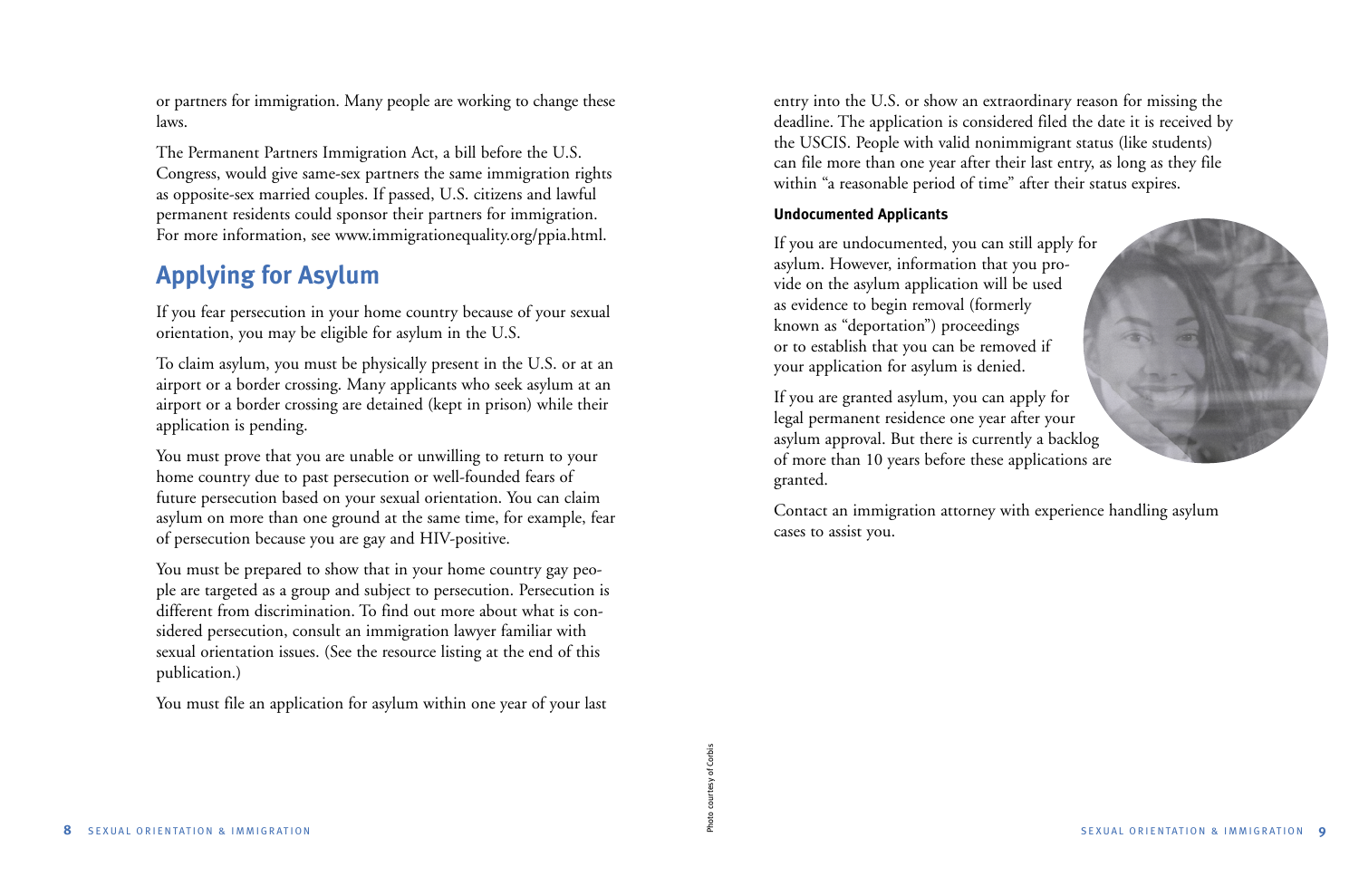# **Becoming a U.S. Citizen**

Be sure to speak with an immigration attorney before applying for citizenship. A couple of the issues you will discuss are any length of time you were outside the U.S. while a permanent resident or whether you have a criminal record.

File an application for naturalization (Form N-400) with the USCIS with photos, a copy of your green card and a filing fee.

After you submit your application, a naturalization interview will be scheduled with a USCIS officer.

You should begin collecting the following documents for your interview:

- five years of income taxes;
- your birth certificate;
- any documents showing a change in status after you became a permanent resident (for example, marriage or divorce papers); and
- for men, proof of registration for selective service (the military).

Most applicants (unless they are elderly and have been in the U.S. for a long time) must pass an English test and a civics test to naturalize. A waiver is available for these tests if your doctor can certify that you have a disability that prevents you from learning the information on the tests.

Photo courtesy of Corbis

courtesy of Corbis

∕

If you are approved to become a U.S. citizen (through naturalization), you will be

required to attend a swearing-in ceremony to complete the process. If you have obtained a medical waiver for the English and civics tests, it is important that your doctor state that you are competent to understand the oath of allegiance to the U.S.

Once you are a U.S. citizen, it can be much easier to sponsor family members (parents, children, siblings) to get their green card.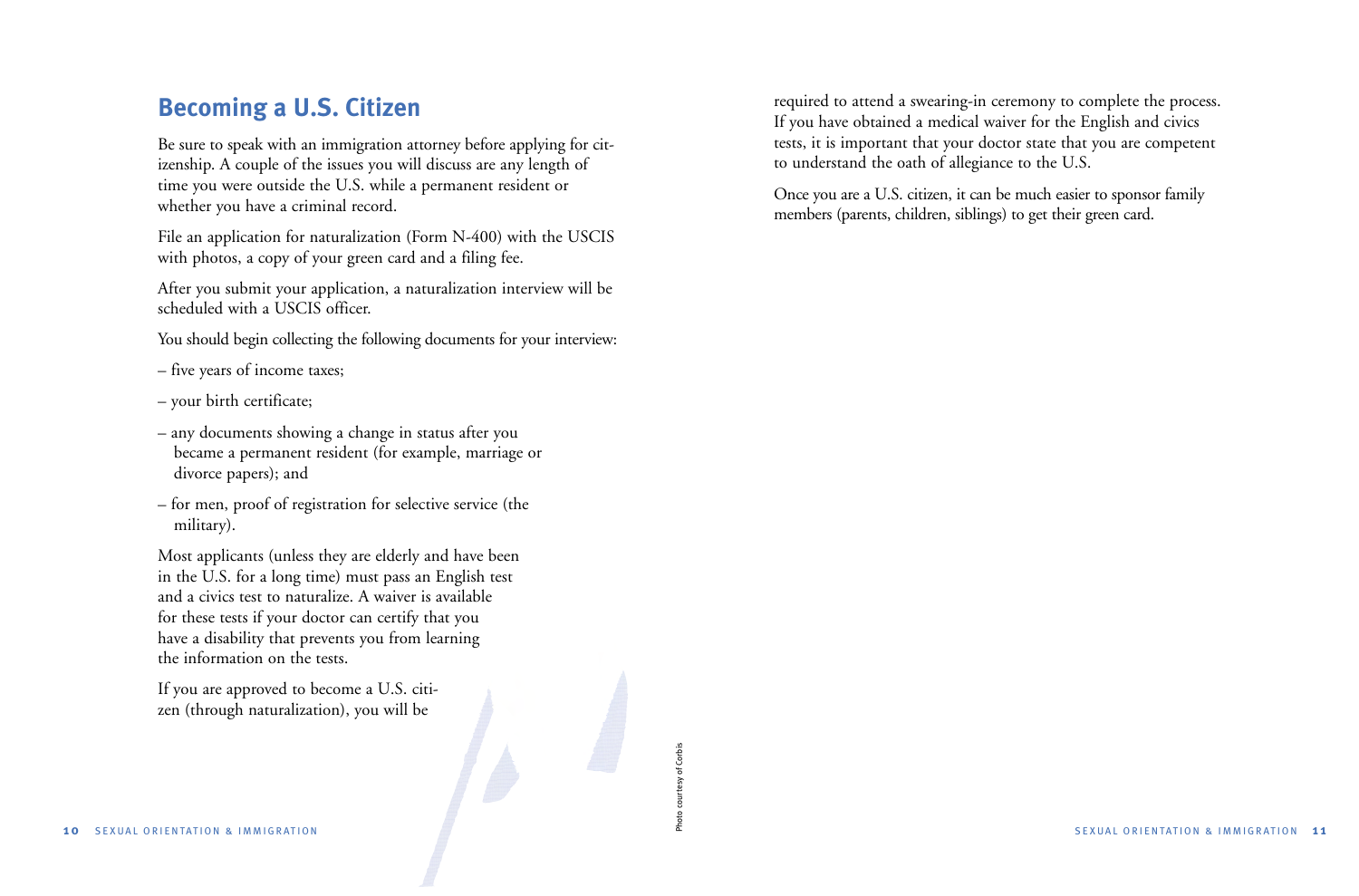## **Resources**

#### **Lambda Legal**

120 Wall Street, Suite 1500 New York, NY 10005 212-809-8585www.lambdalegal.org legalhelpdesk@lambdalegal.org *Lambda Legal is a national organization committed to achieving full recognition of the civil rights of lesbians, gay men, bisexuals, transgender people and those with HIV through impact litigation, education and public policy work. During the Help Desk hours, Lambda Legal responds directly to members of our community who are seeking legal information and assistance with sexual orientation and HIV-related discrimination.*

#### **Immigration Equality**

350 West 31st Street, Suite 505 New York, NY 10001 212-714-2904www.immigrationequality.org info@immigrationequality.org *Immigration Equality (formerly LGIRTF) addresses the widespread discriminatory impact of immigration laws on the lives of lesbian, gay, bisexual, transgender and HIV positive individuals through education outreach, advocacy and the maintenance of a nationwide resource and support network. Immigration Equality provides advice and technical assistance to LGBT and HIV-positive immigrants and their attorneys via email and telephone. Immigration Equality also operates a* *pro bono asylum program for LGBT and HIV-positive asylum seekers.*

## **EAST**

#### **Center for Civil Rights Legal Clinic**

1211 Chestnut Street, Suite 605 Philadelphia, PA 19107 215-731-1447 www.center4civilrights.org c4crinfo@center4civilrights.org *Provides legal advice to LGBT communities in Pennsylvania. Direct representation for low-income LGBT clients.*

### **Gay Men's Health Crisis**

119 West 24 Street New York, NY 10011 212-367-1000 www.gmhc.org *Provides direct representation to HIV-positive residents of New York City in immigration matters.*

#### **Greater Boston Legal Services**

197 Friend Street Boston, MA 02114 617-371-1234 or 800-323-3205 www.gbls.org *Immigration clinic that offers free and low-cost legal services.* 

#### **HIV Law Project**

161 William Street, 17th Floor New York, NY 10038 212-577-3001 www.hivlawproject.org *Provides direct representation to low-income, HIV-positive individuals who live in the Bronx or Manhattan, or who are homeless, in immigration matters.* 

#### **International Gay and Lesbian Human Rights Commission**

350 Fifth Avenue, 34th Floor New York, NY 10118 212-216-1814www.iglhrc.org iglhrc@iglhrc.org *Provides support services to immigrants and their advocates.*

#### **Safe Horizon Immigration Law Project**

2 Lafayette Street, 3rd Floor New York, NY 10038 212-577-7700www.safehorizon.org info@safehorizon.org *Provides free and low-cost legal services to immigrants.*

## **MIDWEST**

## **Illinois Coalition for Immigrant and Refugee Rights**

36 South Wabash, Suite 1425 Chicago, IL 60603 312-332-7360www.icirr.org info@icirr.org *Provides information and referrals to appropriate legal services.*

#### **Legal Assistance Foundation of Metropolitan Chicago**

111 West Jackson Boulevard Chicago, IL 60604 312-341-1070 www.lafchicago.org *Provides legal advocacy to lowincome residents.*

Photo courtesy of Corbis

Photo courtesy of Corbis

#### **Midwest Immigrant and Human Rights Center**

208 South LaSalle Street, Suite 1818 Chicago, IL 60604 312-660-1370 www.heartland-alliance.org moreinfo@heartland-alliance.org *Provides immigration assistance, deportation defense and asylum representation to low-income immigrants.*

## **SOUTH**

#### **Florida Immigrant Advocacy Center**

3000 Biscayne Boulevard, Suite 400 Miami, FL 33137 305-576-6273 www.fiacfla.org *Provides free direct legal services.*

## **SOUTH CENTRAL**

#### **Human Rights Initiative of North Texas**

2501 Oak Lawn Avenue, Suite 850 Dallas, TX 75219 214-855-0520www.hrionline.org hriinfo@hrionline.org *Provides free legal representation for those seeking asylum in the U.S. for various reasons, including sexual orientation. Must meet financial eligibility requirements.*